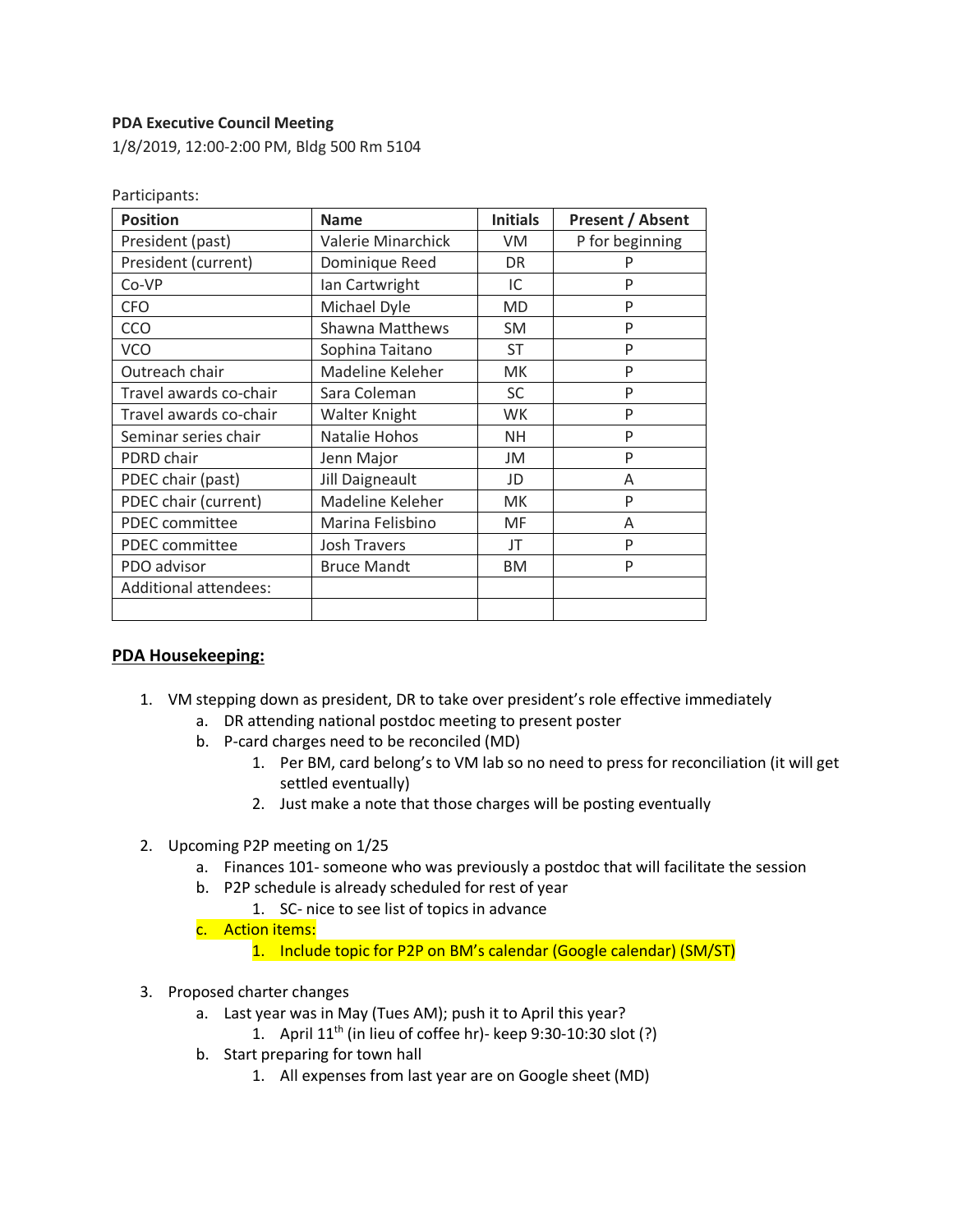- 2. Spring charges (likely town hall expenses)- swag \$600, bagels/coffee \$400; ballpark ~\$1000 total
	- 1. May not need as much swag this year since some left over from NPAW but need to do inventory check
- c. Move elections to July
	- 1. SC- most of exec council was new this year; would it be incoming or outgoing council to nominate president? (see below)
		- 1. BM- some carryover but would benefit most from outgoing council's perspective
- d. More specific job roles (list of duties)
	- 1. President:
		- 1. BM- proposed change to charter: for this role alone, cannot be selfnominated position (other roles?)
			- 1. Outgoing president- one of their responsibilities can be to nominate someone, discuss with nominee and other committee members
		- 2. DR- should have already completed a position on committee before being president (existing stipulation?)
	- 2. People always agree to do the positions on the executive council (BM)
	- 3. Last year there was a survey to ask about what positions you'd be interested
		- 1. Add into charter? (NH)
		- 2. "Elections" done at coffee hour last year
	- 4. Current executive council can nominate postdocs they know for open positions on the council (DR)
	- 5. Maybe next upcoming executive council meeting reserved just to talk about the charter (BM)
		- 1. Give everyone a chance to go through and read it to see if we are following the charter or if changes need to be made
		- 2. i.e., Who gets to vote?
		- 3. Pass around a Google doc that we can all comment on and track changes (NH)
	- 6. How do you change the charter? (NH)
		- 1. BM- need to put it out to entire postdoc community and give people some length of time to be able to comment and vote

## e. Action items:

- 1. Do inventory check (DR/JM)
- 2. Reserve Hensel Phelps room for town hall meeting (DR)
- 3. Think about stipulations proposed by BM for role of president (all)
- 4. Send out charter as Google doc (DR)
- 5. Go through charter and track changes for discussion (all)

## **Community Development:**

- 4. Finance update (MD)
	- a. Started finance slack channel
		- 1. Started Google sheet on how to submit reimbursements
		- 2. Also Google sheet on updated finances (excluding outstanding charges)
	- b. Substantial PDA funds remaining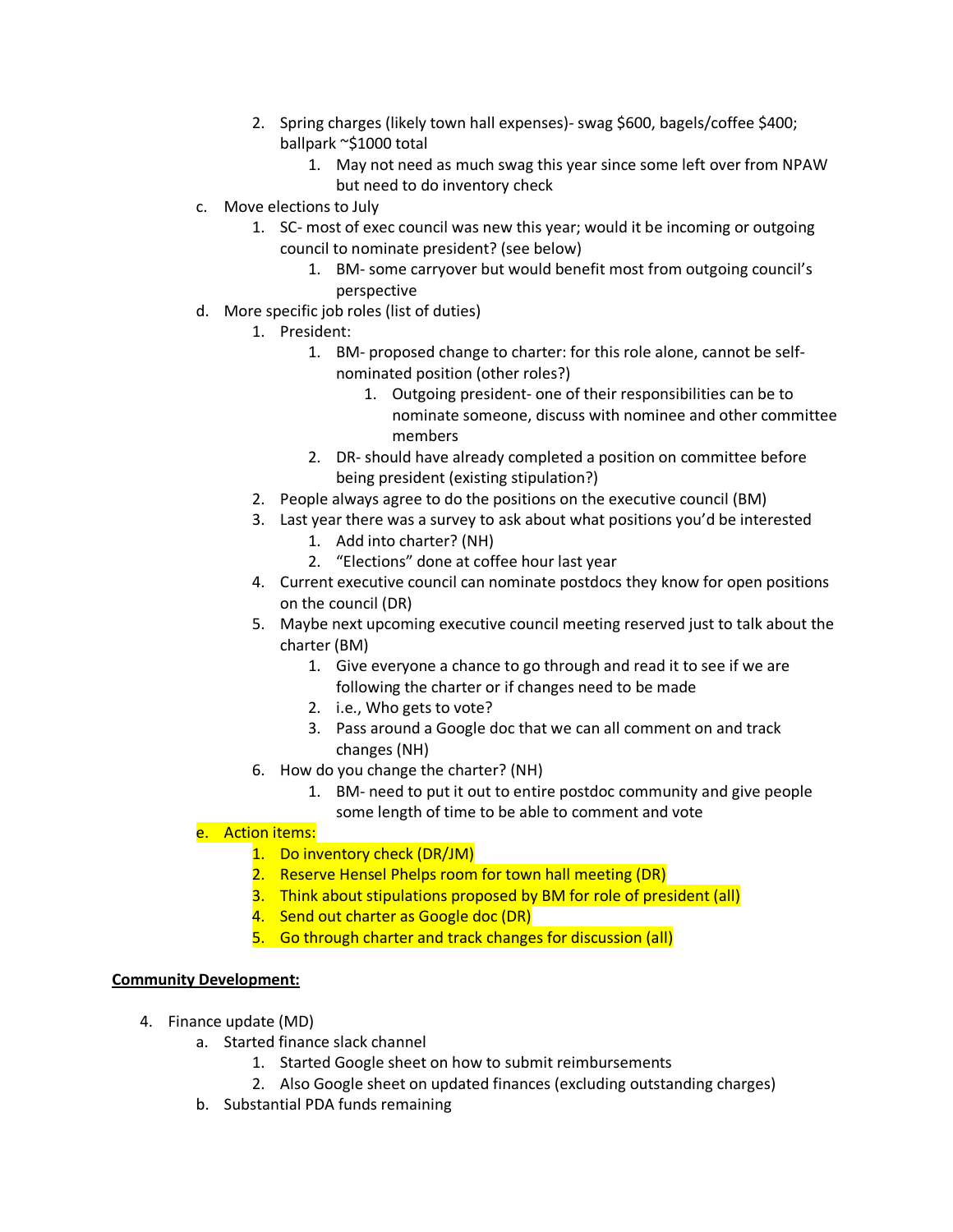- 1. JM- is there a specific budget set up for the PDA activities?
	- 1. DR- i.e. for happy hour, \$X per month \* 12 months = \$XX budget for the year
	- 2. BM- add margin of error to any proposed budget; can also have some philanthropy for sponsorships for other groups and events on campus (Rocky Mtn Biotech Symposium, AIR)
- 2. NH- get better attendance at lunch, if there's \$ could move to a lunch instead of breakfast event
- 3. BM- keep in mind that these are educational funds
	- 1. Think about what would build community (i.e. wellness, in keeping with this year's goals) or help with career development
	- 2. PDA promotional stuff is ok because it raises PDA awareness
	- 3. Likely not workable to roll remainder into travel awards
- 4. ST- deadline to spend \$?
	- 1. June  $30<sup>th</sup>$  (MD)
		- 1. SC- can we use any extras as travel awards since there is a 6/30 submission date?
		- 2. Probably not because  $\frac{1}{2}$  is gone on 6/30
- c. Action items:
	- 1. Head of each committee to come up with itemized budget for year and put on Google sheet (MK/JM/NH/SM/SC/WK)
- 5. PDA digest (SM)
	- a. Most people click on jobs and news articles, although wellness is starting to make headway
	- b. Stuff to include in next digest:
		- 1. Science Lounge (8 tix left)
		- 2. Gong show
		- 3. Young Hands in Science
		- 4. 1/30- travel award due date 2/28
	- c. Action items:
		- 1. Get flyers and include upcoming PDA events in digest (SM)
- 6. Social media (SM/ST)
	- a. Increase awareness of social media accounts (ST)
		- 1. Continue putting up flyer before seminar and pass out flyers at coffee hour
		- 2. Trying to tag people when posting photos (comes up on social media)
	- b. LinkedIn
		- 1. What to post?
		- 2. JM- several recent Nature articles about wellness
		- 3. SM- could post wellness articles from digest
	- c. Slack channel just for postdocs (add-on to P2P) (tabled until March)
		- 1. Can be difficult to moderate (can get nasty) DR
		- 2. BM- need to have a moderator (take turns) go through and clean stuff up
			- 1. What need are you fulfilling?
				- 2. Could be a lot of work with not much engagement from postdoc community
				- 3. Can promote at P2P events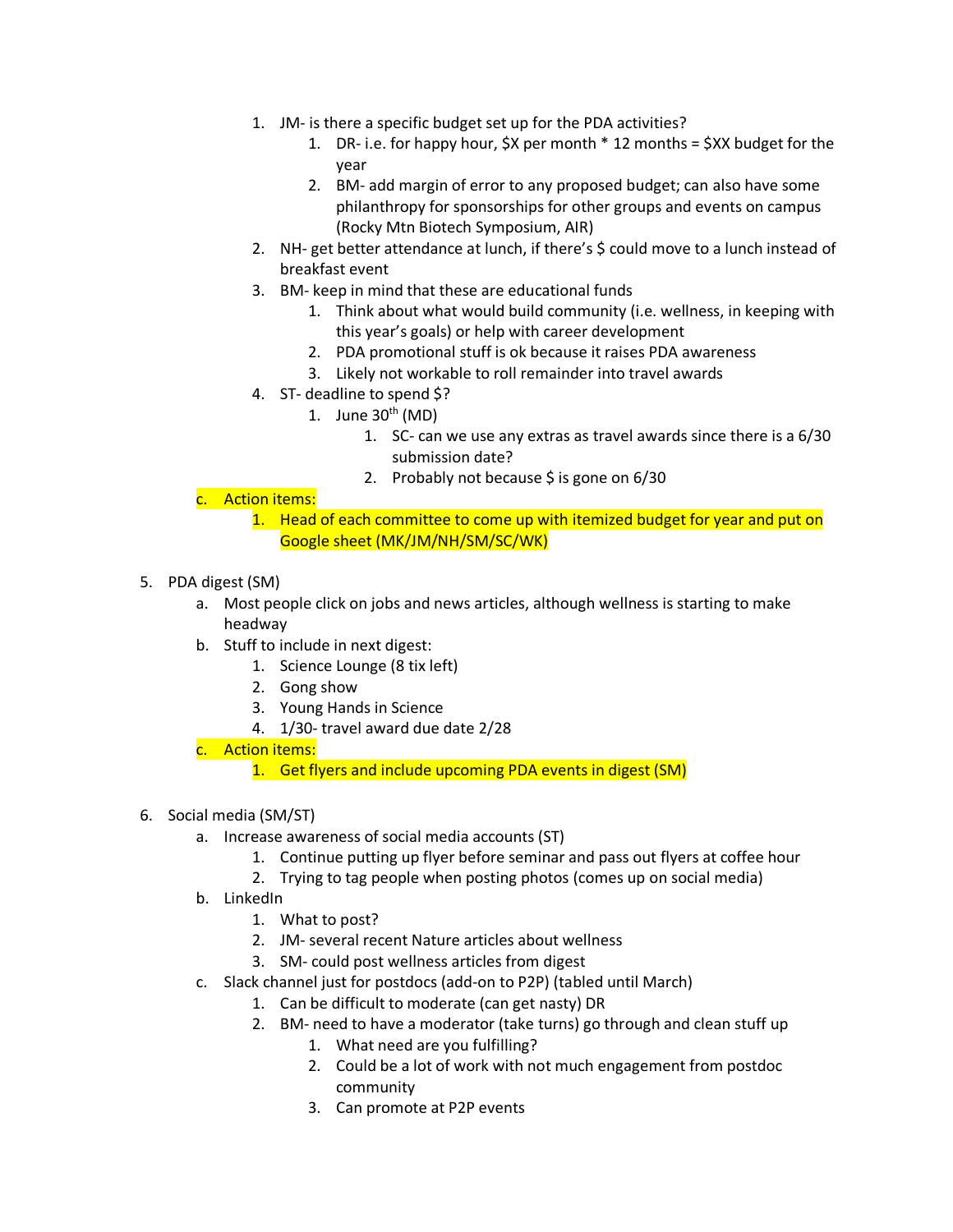- 3. IC- set up rules, 3 strikes and you're banned
- 4. JM- start with science stuff (need a reagent, can't get something to work)
- 5. IC- make P2P channel on exec council so we can keep tabs on who's misbehaving
- d. Website

# 1. xx

## e. Action items:

- 1. Take pics at events to publicize the PDA initiatives (excluding P2P) (all)
- 2. Think about creating an online community for postdocs for things like resource sharing (i.e. "out of XX reagents") (NH/IC/all)
- 3. Make a survey to see what postdocs would be interested in participating in re: online community (??)
- 7. Postdoc of the month (POTM) program
	- a. Current POTM came; took a pic with his certificate
		- 1. MK- if POTM doesn't come, send them a PDF of their certificate
	- b. MK- since we have \$, maybe do a gift certificate or nicer swag (SC)?
		- 1. SM- more people would nominate POTM- need a rubric?
			- 2. BM- shy away from rubric because hard to compare apples to apples (K99 vs being there for someone in a hard time)
				- 1. Make it random each month
	- c. Action items:
		- 1. Buy something nice (swag) to give away for POTM starting in March (DR)
		- 2. Go back and give past POTM swag (??)
		- 3. Update flyers and provide deadline to be considered for POTM in digest (deadline is 1/25)
		- 4. Keep tabs on POTM nominees and add to Google doc (SM)
- 8. Departmental reps program
	- a. Who is in charge? (MK)
	- b. MK emailed all reps
		- 1. About 70 new postdocs this semester; email reps with names and their departments
		- 2. Ends up being a lot of emails; send out one spreadsheet with rep's name next to new person's name, tell reps to look for their name
		- 3. BM- there was a backlog so usually only 10 people per month
		- 4. Some reps no longer on campus- reiterate to reps to notify PDA if they leave campus
			- 1. Need to update every year with current list
	- c. Twice yearly rep meetings?
		- 1. BM- might be nice to get reps together to debrief what they're hearing from the new postdocs
	- d. Make flyer to advertise PDA
		- 1. MK- created 1 page flyer about PDA offering
		- 2. IC made bullet point of 10 things he wish he knew when he started his postdoc
	- e. Action items:
		- 1. Consider meeting with departmental reps twice per year to debrief and answer questions (DR/IC)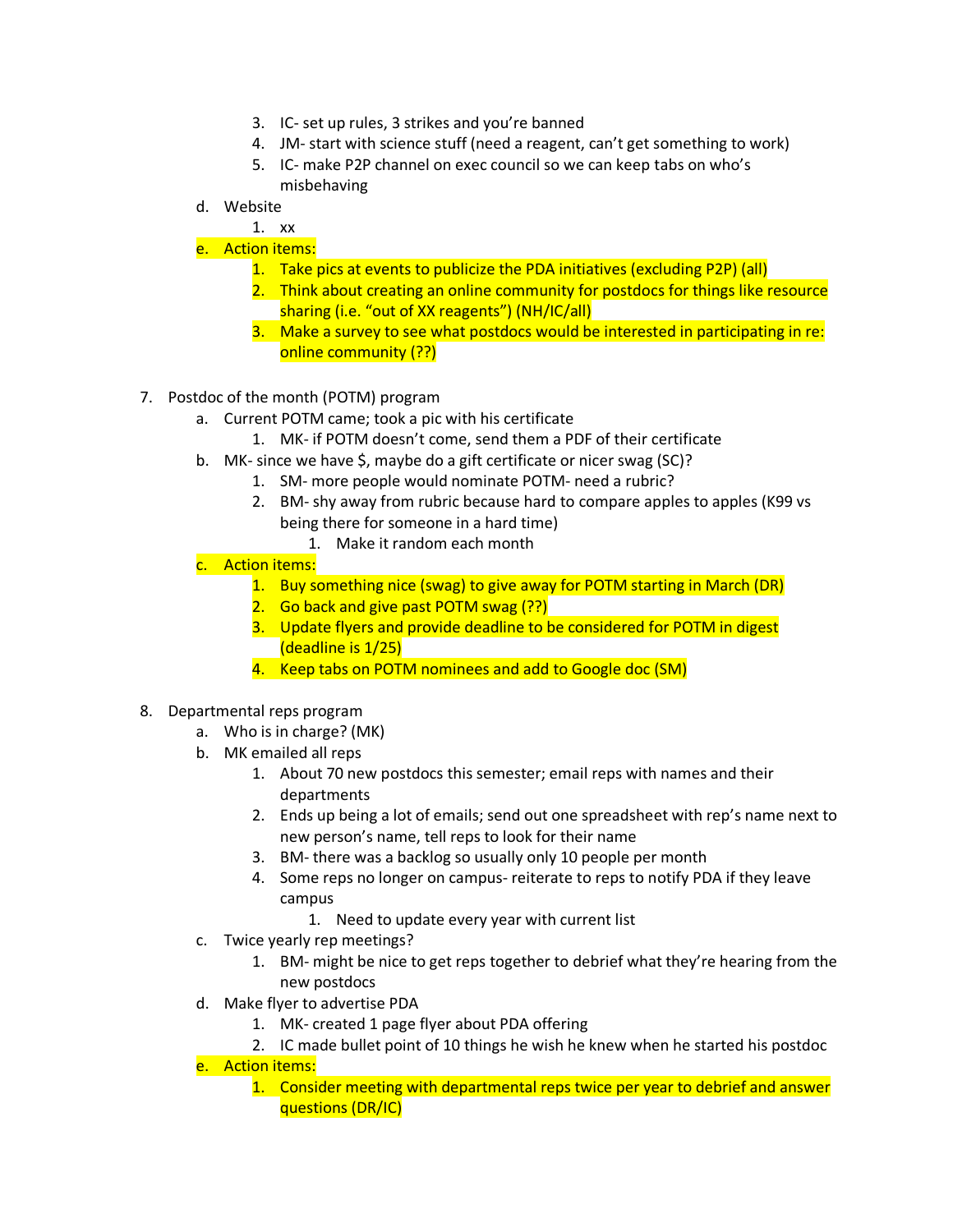- 9. Coffee hour (most recent 1/8/19 at 9:30 am)
	- a. Per MK- two waves of people- right in beginning (but left before announcements) and then another later
	- b. Need to fill out official function form only when >\$500 or \$75/person
	- c. Need to buy more coffee- what's the protocol?
		- 1. How much coffee do we need? Bought a big bag in September
		- 2. DR purchased items last year and got reimbursed
		- 3. Per BM, don't need to do an official function form
			- 1. Can just buy off Amazon (BM has tax exempt account set up)
			- 2. Set up recurring orders so it's fresh (buy smaller amounts)

## d. Action items:

- 1. Create committee signup list to pass around at coffee hour (DR/IC)
- 2. Get with BM to order coffee, new tea bags, and mini creamers off Amazon (MK)
- 3. Learn how to get data off computer

## 10. Happy hour

- a. One person couldn't find the group but otherwise 7 in attendance (all new faces)
	- 1. Not many on the executive council in attendance at past few happy hour or coffee hour
	- 2. NH- difficult to attend with lab work
- b. Action items:
	- 1. More PDA executive council present at happy hour (all)
- 11. Possible free day for postdocs at Health and Wellness Center
	- a. Someone attended happy hour who works at wellness center- can get us a free day
		- 1. NH- lots of summer specials at the wellness center so maybe do it in late spring to raise awareness of wellness center
	- b. Action items:
		- 1. Physical wellness for digest- put in postdoc rate (\$35) with link to wellness center (SM)
- 12. Young Hands in Science update
	- a. 4 events scheduled for this semester
	- b. Need funds to support YHIS (MK using personal supplies)
	- c. Made training video for volunteers, also newsletter to send to departments
		- 1. Plenty of volunteers
	- d. Action items:
		- 1. Promote YHIS to faculty to get them involved (all)
		- 2. Put advertisement for 5-min video blurbs for YouTube channel in digest
- 13. Science Lounge update (http://www.dmns.org/learn/adults/the-science-lounge/; upcoming dates include 1/17 and 2/21)
	- a. IC- plenty of tickets left
	- b. DR already did official function form
	- c. BM needs to make the purchase
		- a. NH has room on P-card to buy Science Lounge tickets
			- 1. Can just use speedtype?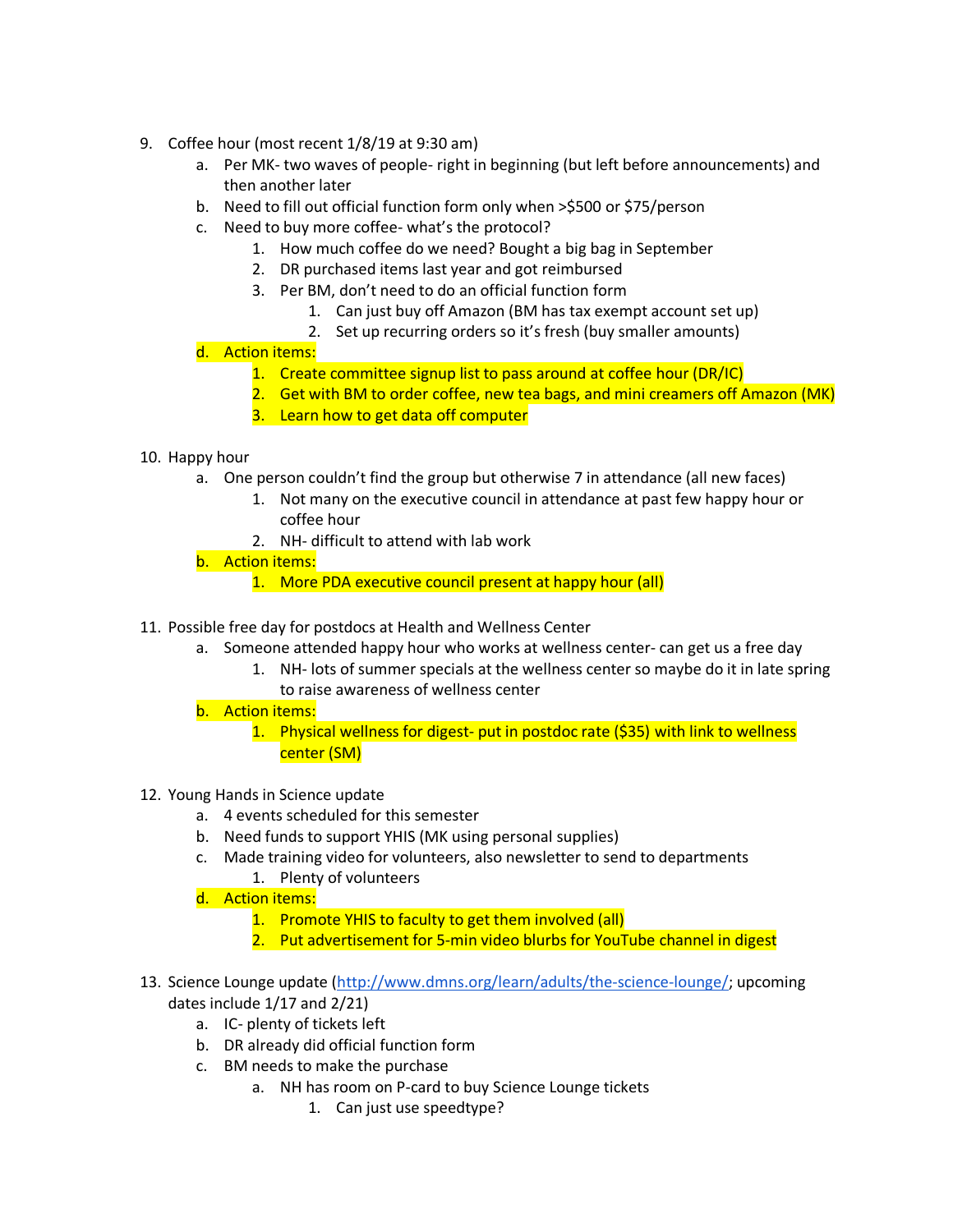- 2. BM- have to allocate in some way (but even have to do that if getting reimbursed on personal card)
	- 1. Hannah did it using her own card
- 2. Could put in a cart and share cart with BM

b. Action items:

- 1. Need to buy tickets by the end of this week (1/11)- don't buy set number (only number of requested)
- 2. Send out email telling people Friday is the deadline to request tickets (SM)
- 3. Email tickets to postdocs (??)

## **Career Development:**

- 14. Seminar series update (NH)
	- a. Next seminar on 1/17
		- 1. NH found someone to fill the 1/17 open spot
		- 2. Needs someone to go set up (set up attendance sheet/ computer, introduce first speaker)
	- b. On track for SMART goals
	- c. Action items:
		- 1. Include topics in digest (SM)
		- 2. Help set up for 1/17 seminar series (JM)
- 15. Travel awards update (WK/SC)
	- a. 3 awards cycles for 2019
	- b. Next deadline is February 28; start publicizing end of January
		- 1. Expect higher paylines because of more funding secured
	- c. Meeting with Advancement a few weeks ago
		- 1. Spent a lot of time explaining what a postdoc was and why funds were needed
			- 1. Need for travel, can't charge postdoc dues
	- d. SC- working to get reviewers set
	- e. Need to publicize funding success rate
	- f. PDA website not updated with current dates- need to update all avenues with current dates
		- 1. Three people applied but it was off-cycle
	- g. Action items:
		- 1. Email SC or WK with young faculty members who might serve as reviewers (all)
		- 2. Fix website and other avenues that publicize submission cycles and important deadlines (SM/ST)

#### 16. PDRD update (JM)

- a. 7/11 official date set
- b. Action items:
	- 1. Create PDRD blurb to include in packet to give to new postdocs to hand out at orientation or from department reps (JM)
	- 2. Decide how to measure faculty involvement in PDRD; what's the metric? (all)

#### **Other PDA Projects:**